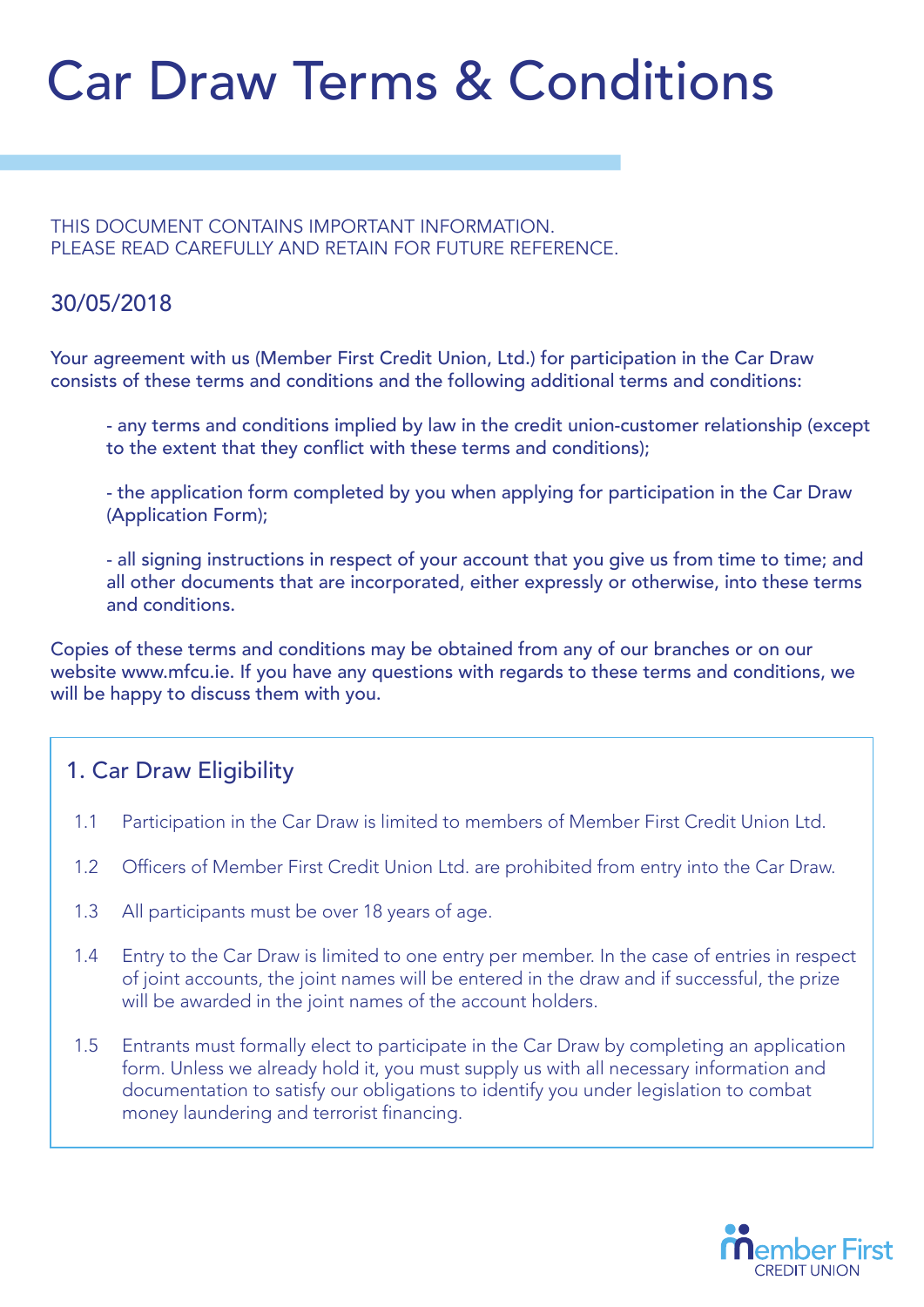- 1.6 In doing so members give their approval to quarterly deductions of €13.00 per quarter to the debit of their share account.
- 1.7 A minimum balance of €18.00 must be kept at all times in the member's share account to facilitate this deduction, and to keep the account open. It is the member's sole responsibility to ensure that sufficient funds are in place at the relevant time to enable their entry to be included. The Credit Union has no obligation to notify members with insufficient funds in their account.
- 1.8 In the event there are insufficient funds in the account to meet the quarterly deduction, the member is deemed to have withdrawn from the Car Draw. In these circumstances re-entry to the Car Draw in only permitted by completing a new application form.
- 1.9 In the event that a member has accumulated arrears greater than 6 weeks on their Credit Union Loan Account, the member will be automatically removed from the Car Draw and no further deductions will be made to the member's share account.
- 1.10 Members seeking to exit the Car Draw must complete a Car Draw cessation form which is available in any of the branches. Alternatively members can advise the Credit Union in writing.
- 1.11 In the event that a member closes their account and the quarterly car draw deduction has been debited to their account, the member will remain in the car draw until the end of that same quarter. This clause also applies to deceased members.

# 2. Car Draw Rules

- 2.1 The Car Draw will take place on a monthly basis and will be conducted in one of the branches of Member First Credit Union Ltd.
- 2.2 The Car Draw will be conducted by a member of the Board Oversight Committee on a date specified in advance by the Board of Directors.
- 2.3 The make, model and type of car made available to the draw is at the sole discretion of the Board of Directors of Member First Credit Union Ltd.
- 2.4 The Board of Directors will not engage in negotiations with the supplier of the car on behalf of the winner.
- 2.5 Member First Credit Union Ltd., its Directors, Employees, Servants or Agents will not accept any liability for defects, mechanical or otherwise found in the car supplied, or subsequently arising, or for any consequences thereof, howsoever arising. Cars supplied will be subject to the normal warranty issued by the manufacturers.
- 2.6 Member First Credit Union Ltd. may, at the discretion of the Board of Directors, offer a cash amount in lieu of the car prize. However, the amount offered will be set at an

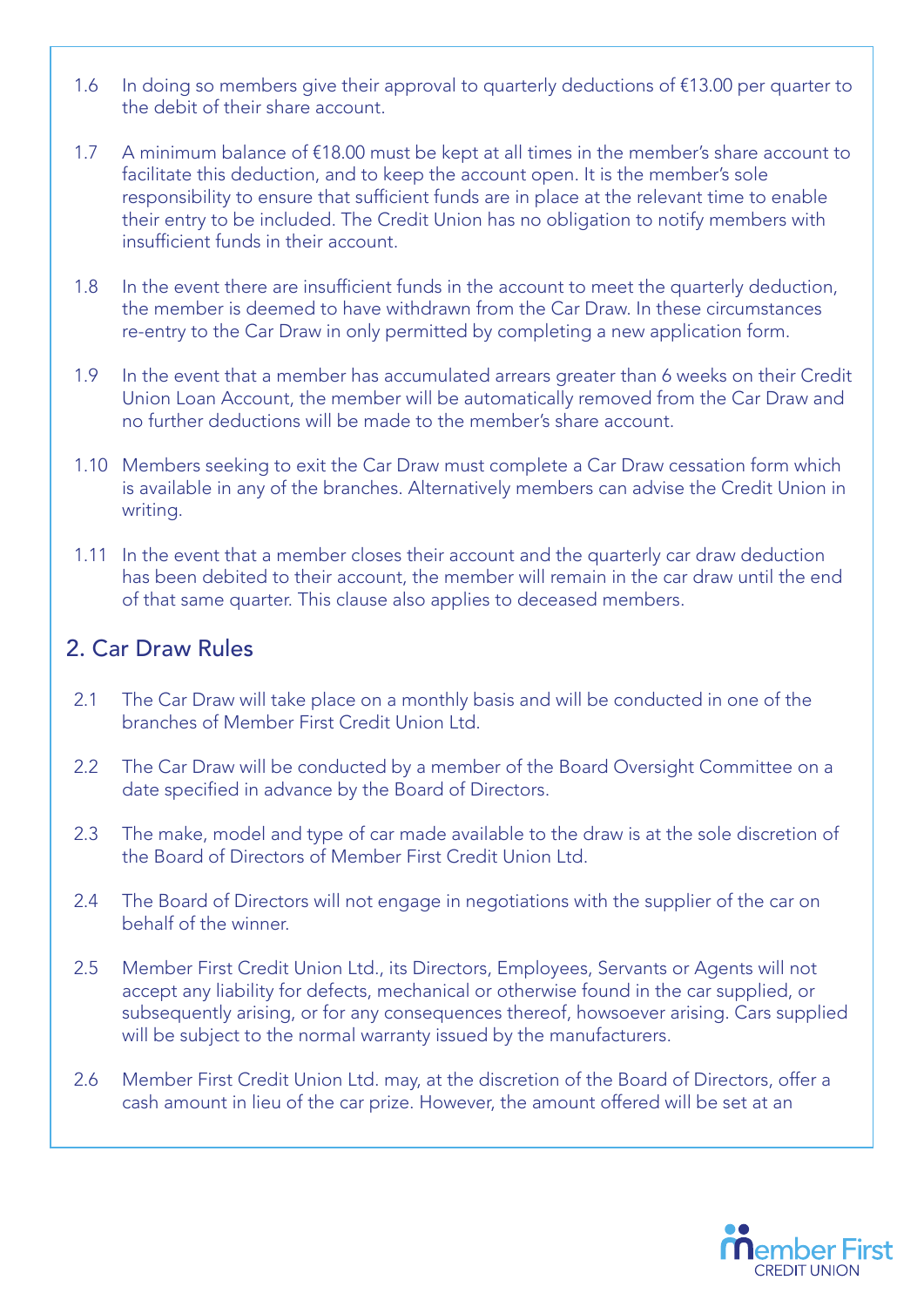amount lower than the value of the car being raffled at the time and the amount offered will be set at the sole discretion of the Board of Directors. The cash alternative amount is agreed by the Board of Directors and cannot be changed without the approval of the Board.

- 2.7 In addition to the Car a number of Cash Prizes will be awarded.
- 2.8 All winning members will be notified personally (by phone or in writing) and as applicable cash prizes will be lodged into winning members' share or CUCASH account. (Exceptions apply - refer 3.1)
- 2.9 In the event that a winning member of the Car or other prize cannot be contacted using contact details provided to the Credit Union by the member, Member First Credit Union will exhaust every reasonable method available to it to locate and make contact with the winning member. However, any costs incurred by the Credit Union in this regard will be borne by the member and the Board of Directors may withhold or delay delivery of the car or any other prize won by the member until such costs have been paid.
- 2.10 Winning members give consent to their details being published and to taking part in any promotional activities organised by Member First Credit Union Ltd.
- 2.11 A member cannot win more than one prize in any one draw.

#### 3. Exceptions

- 3.1 In the event that a winning member is in arrears or in default in carrying out any financial commitment or obligation to the Credit Union, the Board of Directors my make a decision to withhold delivery of the prize until the arrears have been paid or the default been rectified.
- 3.2 Such a decision by the Board of Directors will be notified in writing to the member.
- 3.3 If within 21 days of the member being notified, he/she has failed to comply with the requirements of the Board of Directors, the Board of Directors shall be empowered to dispose of the prize at the best available price (which may not necessarily comprise the list price of the car) and pay over to the member the net proceeds after deducting any such arrears or paying monies required to remedy the default. The decision of the Board of Directors on this matter will be final and not subject to appeal.

#### 4. General

- 4.1 The Car Draw is non-profit making and any surplus funds will be disposed of by way of extra draws and/or extra prizes.
- 4.2 The legitimate expenses and overheads of the Car Draw will be borne by the draw fund.

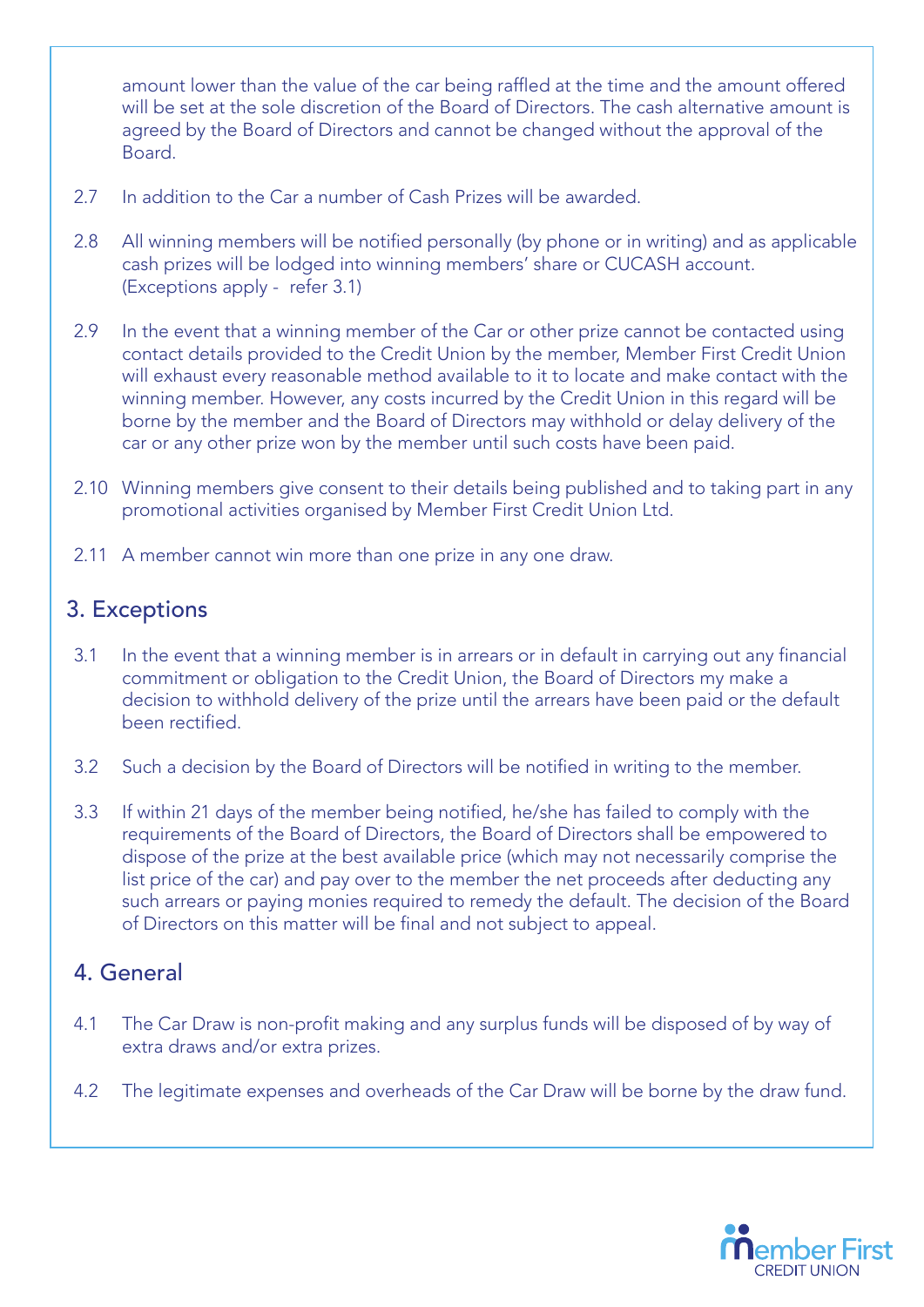- 4.3 Final accounts at each year-end will be audited by the external auditor and incorporated into the consolidated accounts of Member First Credit Union Ltd.
- 4.4 An independent review of the Car Draw will take place on annual basis conducted by the auditors of Member First Credit Union Ltd.
- 4.5 The Board of Directors must approve changes in the Car Draw rules. The decision of the Board of Directors concerning interpretation of the rules in matters pertaining to the Car Draw will be final.
- 4.6 In the event that there is insufficient support from members, the Car Draw may be suspended or discontinued at any time by the Board of Directors.

# 5. Changes to these Terms & Conditions

- 5.1 Member First Credit Union Ltd. reserve the right to change these terms and conditions from time to time.
- 5.2 We will notify you of any change to these terms and conditions either by a notice sent to you by post, by a notice in our branches, by a notice on our website, by a notice published in local and/or national newspaper or by any other means required or permitted by law.

# 6. Contacting each other

- 6.1 Our head office is Member First Credit Union Limited, Artane Roundabout, Malahide Road, Artane, Dublin 5.
- 6.2 We are a public limited company registered at the Companies Registration Office, Dublin under registration number C13825.
- 6.3 Our principal business is the provision of financial services and we are regulated as a credit institution by the Central Bank of Ireland.
- 6.4 If you wish to contact us in relation to your account, please telephone 01 8513400.
- 6.5 Subject to applicable law, we may contact you in person or by phone, post or hand delivery, or by fax, email, online or other electronic means.
- 6.6 You will be deemed to have received any notice sent by us to the last address notified by you immediately upon delivery if delivered by hand and 2 business days after dispatch if sent by ordinary post, even if it is mis-delivered or returned undelivered. Any notice sent by fax, email or online will be deemed to have been received by you at the time it is sent.
- 6.7 In the event that you change your address, you must notify us immediately so we can update our records accordingly.

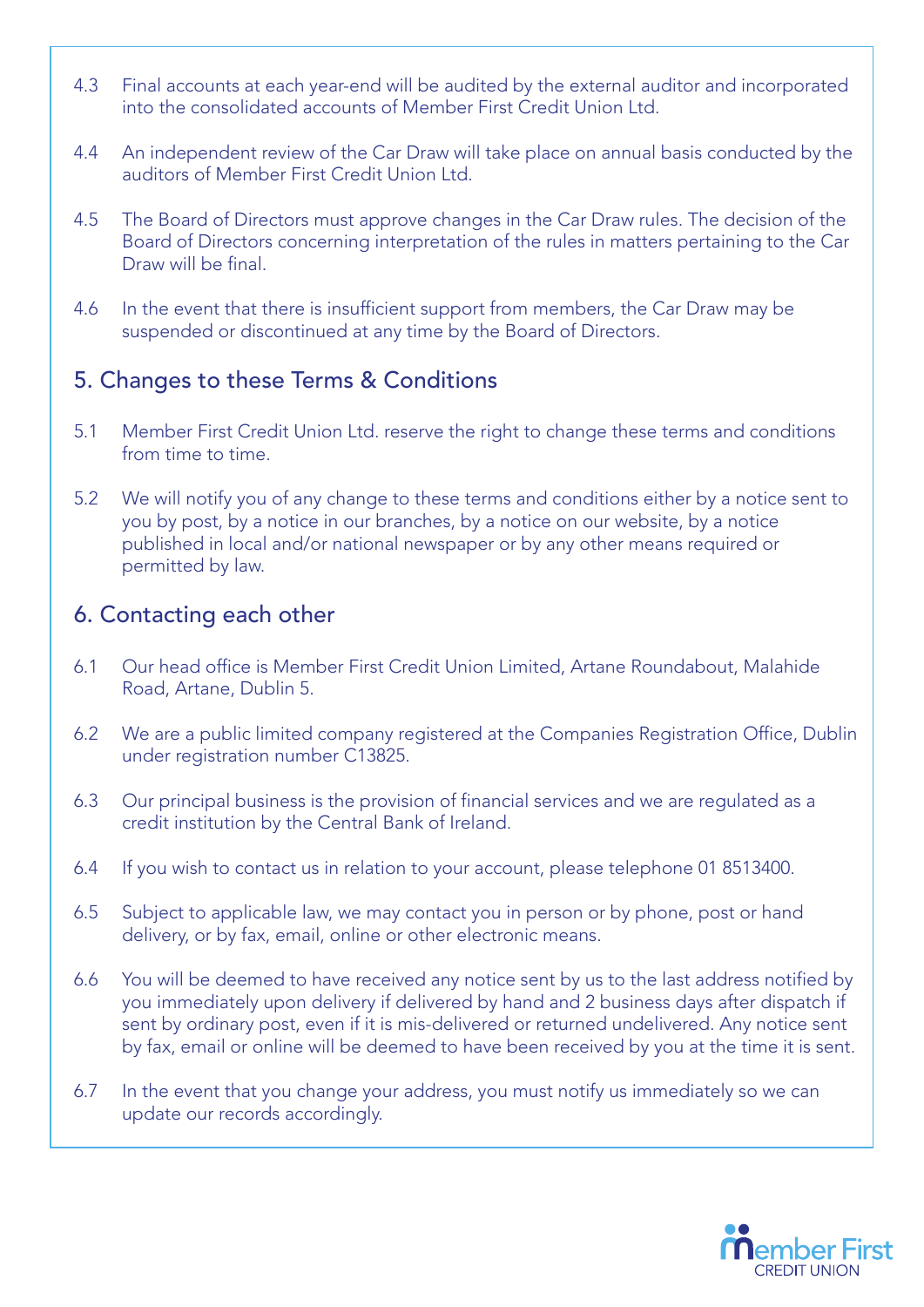- 6.8 We may record or monitor phone calls between you and us so that we can check instructions and make sure that we are meeting our service level standards and to ensure the security of our business and that of our customers and staff, and for the purposes of training our staff.
- 6.9 These terms and conditions are in English and we will only write and communicate with you in English.

#### 7. Complaints

- 7.1 In the event that you wish to make a complaint, you may do so by writing to us directly at Member First Credit Union Limited, Artane Roundabout, Malahide Road, Artane, Dublin.
- 7.2 If you are not satisfied with the outcome of your complaint, you are entitled to take your complaint to the Financial Services and Pensions Ombudsman, Lincoln House, Lincoln Place, Dublin 2. Further details of our complaints procedure are set out in www.mfcu.ie

#### 8. Data Protection

- 8.1 We will at all times comply with our obligations in accordance with applicable data protection laws and regulations as regards relevant data in our possession relating to you.
- 8.2 You agree that we may hold and process information about you for the purposes of operating your account.
- 8.3 We will make all disclosures and provide all information required to the Irish Revenue Commissioners and other relevant authorities in accordance with applicable laws and regulations.

# 9. Liability

- 9.1 We shall not be liable to you for breach of contract of for any loss of cost suffered or incurred by you in the event we cannot carry out our responsibilities to you due to circumstances beyond our reasonable control including, amongst other things, acts of God, fire, acts of government, war, civil unrest, inability to communicate with third parties, failure of any computer or telecommunications system, or failure of any payment, settlement or clearance system, labour disputes or the acts of omissions of our agents or any other third party.
- 9.2 We shall not be liable to you if you are claiming for any loss or damage arising from any delay or refusal to carry out any instruction for a payment from your account where we are entitled to do so in accordance with these terms and conditions or by law, or for any loss or damage you may suffer as a result.
- 9.3 We shall not be liable to you if you are claiming for any loss or damage arising out of or